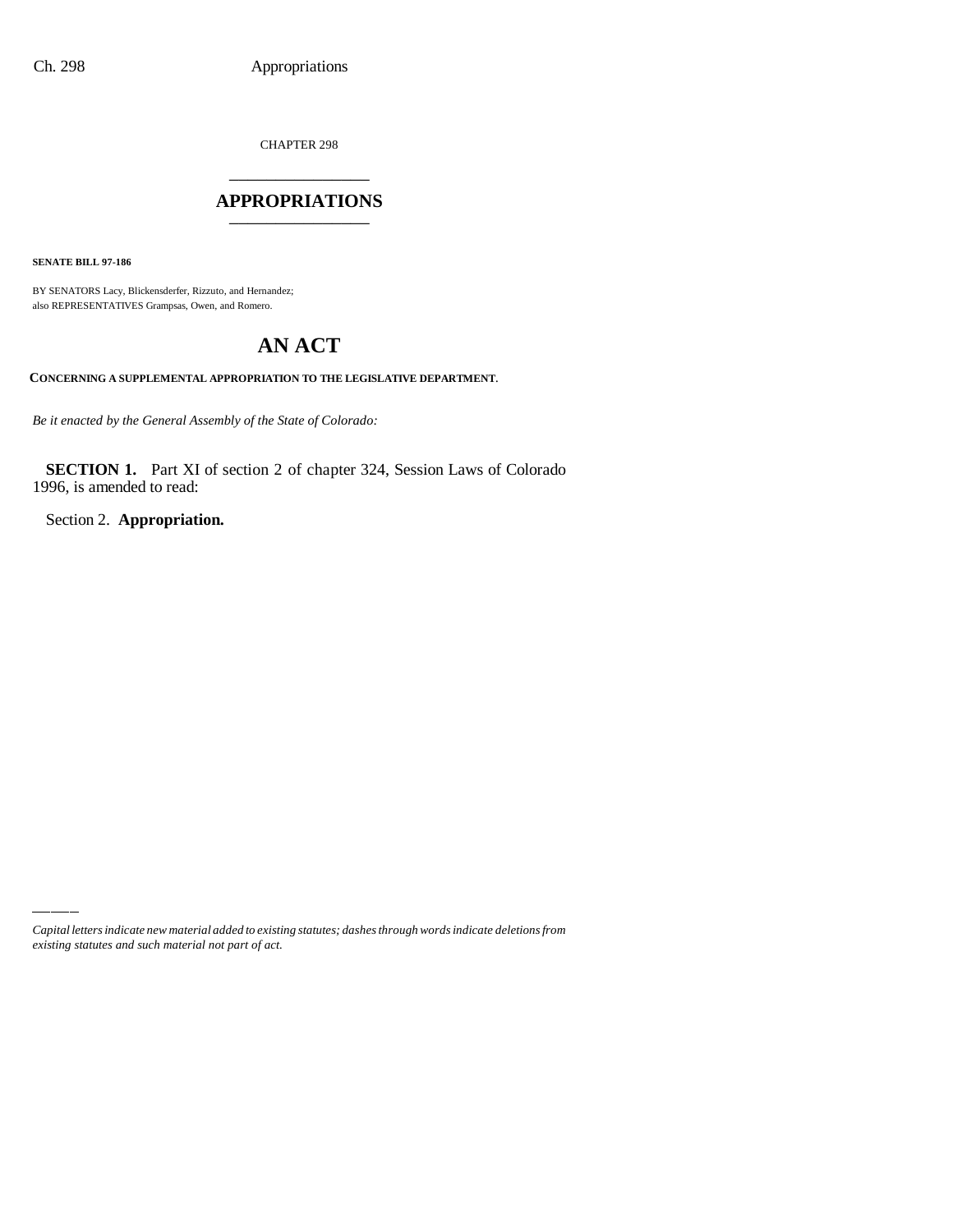## Ch. 298 Appropriations

 $\overline{\phantom{0}}$ 

|                              |                 | APPROPRIATION FROM |                               |                |              |                               |                                |  |  |
|------------------------------|-----------------|--------------------|-------------------------------|----------------|--------------|-------------------------------|--------------------------------|--|--|
|                              |                 |                    |                               | <b>GENERAL</b> |              | CASH                          |                                |  |  |
|                              | ITEM &          | <b>TOTAL</b>       | <b>GENERAL</b>                | <b>FUND</b>    | <b>CASH</b>  | <b>FUNDS</b><br><b>EXEMPT</b> | <b>FEDERAL</b><br><b>FUNDS</b> |  |  |
|                              | <b>SUBTOTAL</b> |                    | <b>FUND</b>                   | <b>EXEMPT</b>  | <b>FUNDS</b> |                               |                                |  |  |
|                              | \$<br>\$        |                    | \$                            | \$             | \$           | \$                            | \$                             |  |  |
|                              |                 |                    | <b>PART XI</b>                |                |              |                               |                                |  |  |
|                              |                 |                    | <b>LEGISLATIVE DEPARTMENT</b> |                |              |                               |                                |  |  |
| (1) LEGISLATIVE              |                 |                    |                               |                |              |                               |                                |  |  |
| <b>COUNCIL</b>               |                 |                    |                               |                |              |                               |                                |  |  |
| Property Tax Study           |                 |                    |                               |                |              |                               |                                |  |  |
| pursuant to Section          |                 |                    |                               |                |              |                               |                                |  |  |
| 39-1-104(16), C.R.S.         | 850,000         |                    |                               |                |              |                               |                                |  |  |
|                              | 778,609         |                    |                               |                |              |                               |                                |  |  |
| <b>Ballot Analysis</b>       | 925,918         |                    |                               |                |              |                               |                                |  |  |
|                              | 1,042,014       |                    |                               |                |              |                               |                                |  |  |
|                              |                 | 1,775,918          | 1,775,918                     |                |              |                               |                                |  |  |
|                              |                 | 1,820,623          | 1,820,623                     |                |              |                               |                                |  |  |
| (2) GENERAL                  |                 |                    |                               |                |              |                               |                                |  |  |
| <b>ASSEMBLY</b>              |                 |                    |                               |                |              |                               |                                |  |  |
| <b>Salary Survey</b>         | 254,724         |                    |                               |                |              |                               |                                |  |  |
| Workers' Compensation        | 4,170           |                    |                               |                |              |                               |                                |  |  |
| Legal Services for 188 hours | 8,920           |                    |                               |                |              |                               |                                |  |  |
| Purchase of Services from    |                 |                    |                               |                |              |                               |                                |  |  |
| Computer Center              | 90,388          |                    |                               |                |              |                               |                                |  |  |